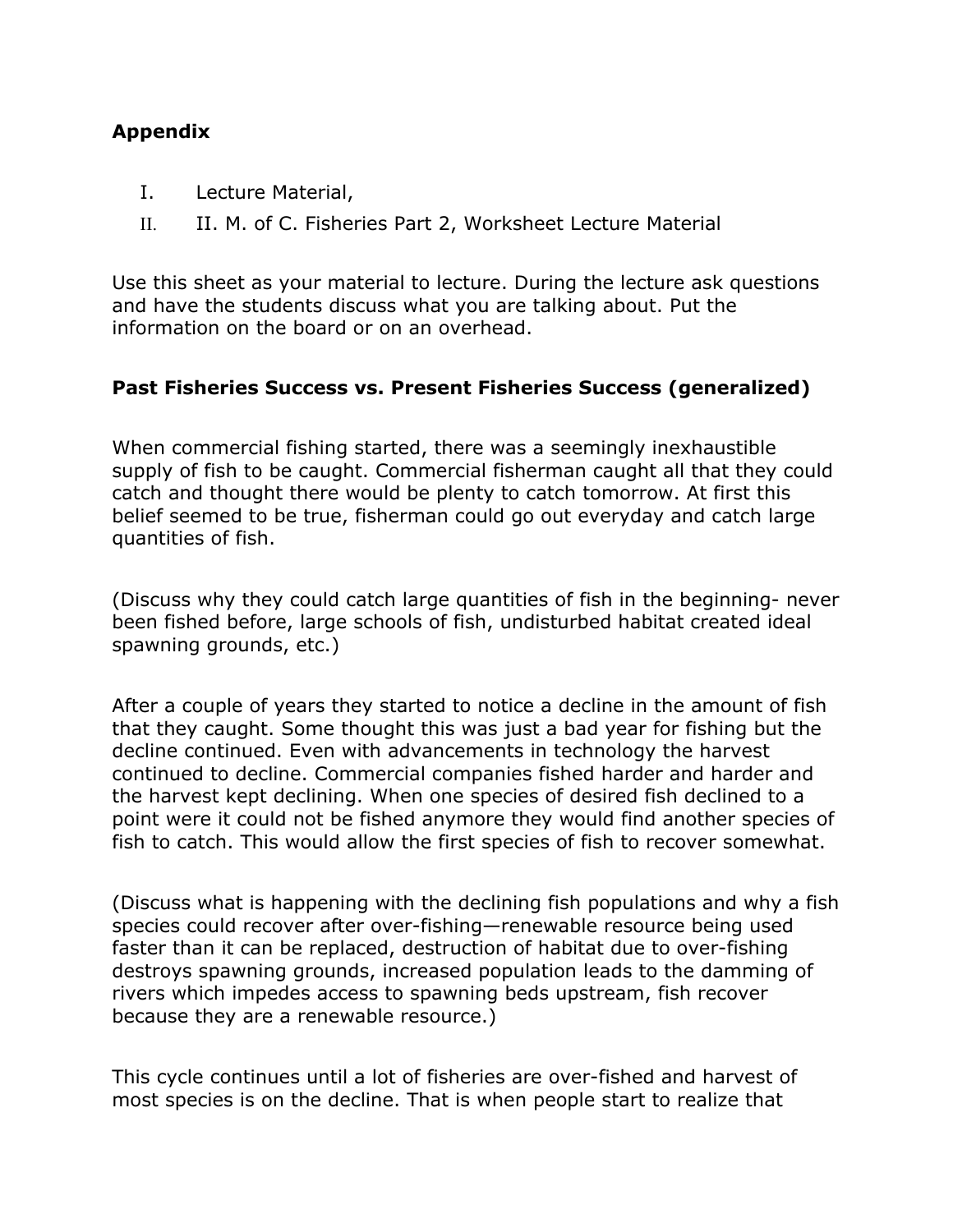fisheries are not an inexhaustible resource. They must be managed in order to ensure future use of them.

(Discuss from Part 1 some of the Acts that helped protect fisheries formation of US Fish Commission, Sport Fish Restoration Act, Wallop Breaux Act, Magnuson Fishery Conservation and Management Act)

The passing of these acts has helped return some fisheries to a fishable state. The fisheries are not at their initial levels of fish nor will they ever be but they are at a sustainable level.

What are some reasons it is important to manage fisheries?

(Discuss what the students think are some reasons.)

First of all you must realize the benefits we receive from fisheries:

- 1. They provide a source of protein that is low in fat and had fewer calories than other meats.
- 2. Recreation—fishing, exercise, relaxation
- 3. Employment—charter boat for fishing trips
- 4. Related business— restaurants, marinas, bait shops, boat dealers
- 5. Commercial fishers—income
- 6. A way of life for some such as Native Americans

These are just a few benefits we receive from fisheries. As with all resources people place a value on the resource. These values represent both the satisfaction that people derive from a resource and the worth they place on them. These values include:

- 1. Social values
	- Cultural—collective feeling towards fish and wildlife. People like to know that these things exist.
	- Social—based on relationships between people as part of a family or community.
	- Psychological—relates to the satisfaction, attitudes, and motives associated with the use or with the knowledge of the existence of a fishery.
	- Physiologica— relates to the improvements in human health related to the sport of fishing.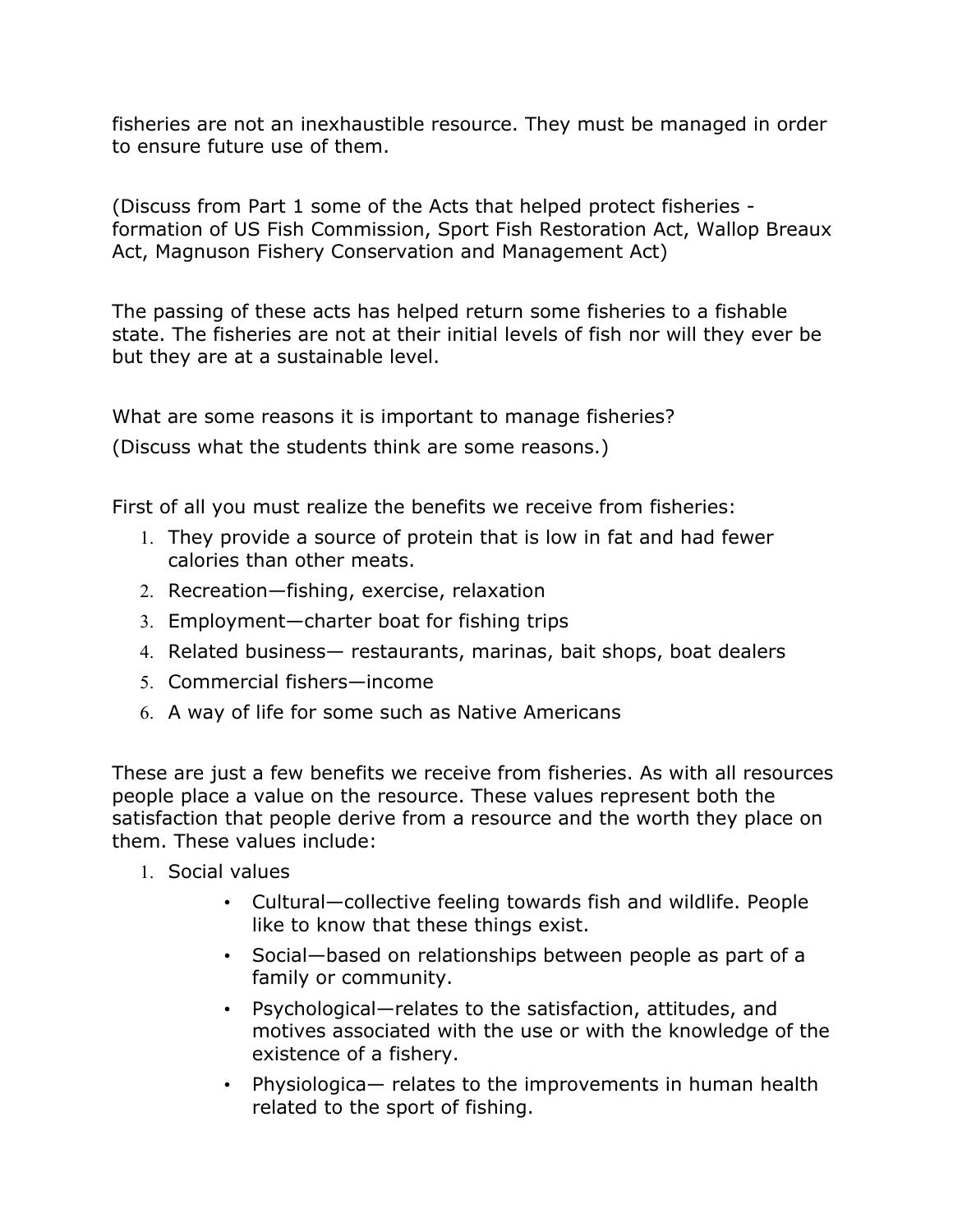2. Economic values

User:

- Consumptive (harvest by anglers)
- Non-consumptive (scuba diving)
- indirect (learn about fish)

Nonuser:

- Option (may use fishery sometime in the future)
- Existence (value the fishery because they know it is there)
- 3. Ecological values

Vital role in functioning of ecosystem

Fish are a good tool for people to learn about ecosystems and their processes and help monitor the quality of an aquatic environment.

(Discuss with the students how they value a fishery.)

As you can see there are many reasons we value a fishery. It is because of these reasons we must manage and protect our fisheries. If we do not manage the fisheries there will be nothing for future generations to catch and we will have lost a great resource. When we talk of fisheries management we are really talking about fisheries sustainability.

**Fisheries Sustainability**—the act of managing a fishery so that there are products to be harvested in the future and so that the fish populations can regenerate themselves at a level high enough to ensure a future population of fish.

How do we manage a fishery to ensure it sustainability? (Discuss with students to see what ideas they have)

- 1. Limit the amount of product that can be taken from a fishery. You can do this by issuing permits to limited number of commercial fishers, limits on the number of fish or on the weight of fish brought in, or limit the time a fisher can fish.
- 2. Use fishing methods that are more selective in the fish that they catch and that are less damaging to the ecosystem. Use nets that do not drag the bottom and disrupt spawning beds and vegetation needed by the aquatic organisms.